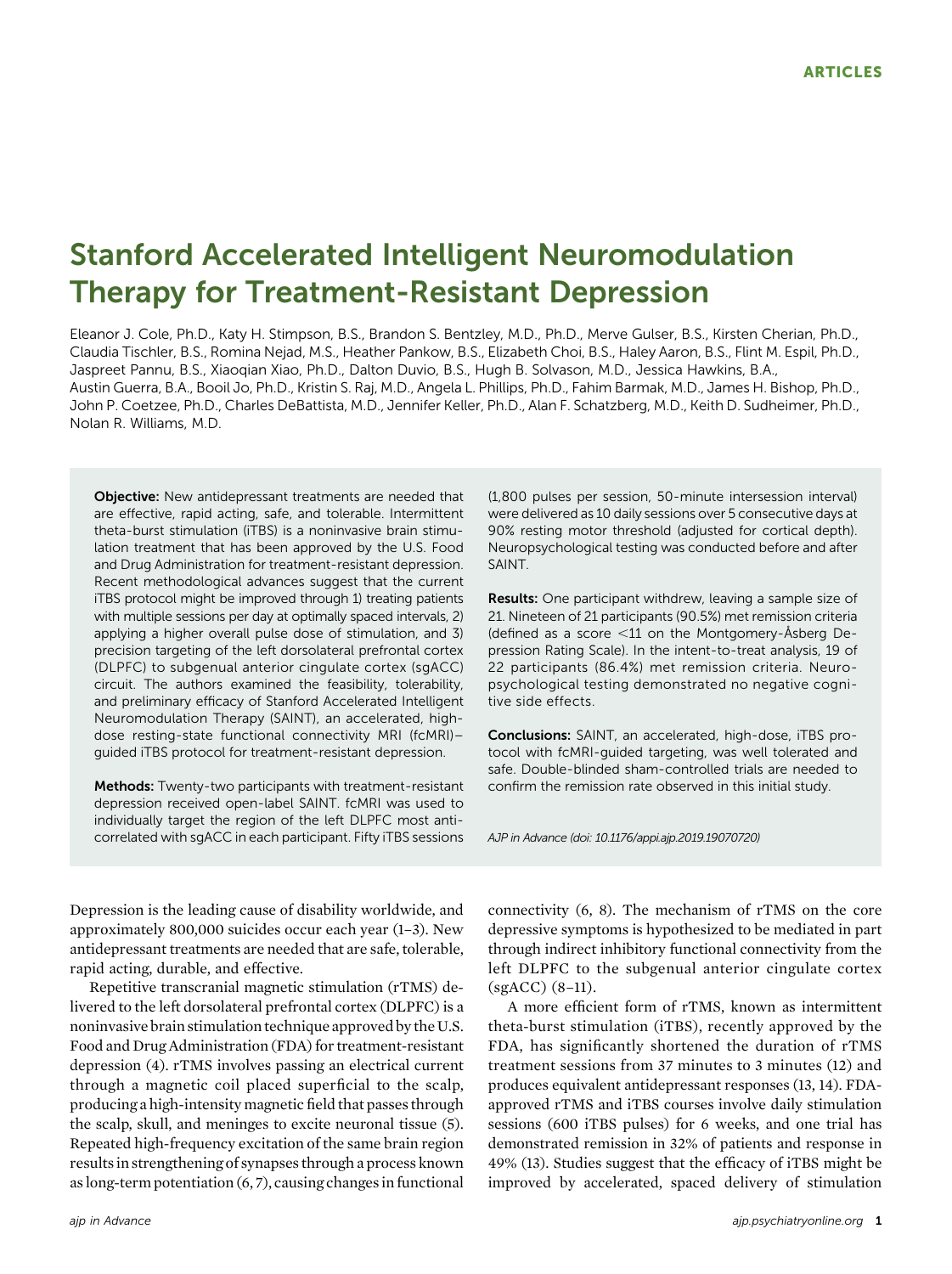sessions (15–18), higher overall pulse doses (19–21), and individualized targeting (8, 22).

We investigated the safety, tolerability, and preliminary efficacy of an accelerated high-dose iTBS protocol using functional connectivity MRI (fcMRI)–guided targeting. This protocol involved 5 consecutive days (Monday through Friday) of 10 iTBS sessions per day (1,800 pulses per session, 50-minute intersession intervals) delivered to the region of the left DLPFC that is most functionally anticorrelated with the sgACC in each participant (23). This protocol was termed Stanford Accelerated Intelligent Neuromodulation Therapy (SAINT), to distinguish it from other attempts at accelerating TMS protocols without individualized targeting, 50-minute intersession intervals, or high pulse dose (24, 25). Our initial investigation of SAINT (23) demonstrated efficacy in a small cohort of participants with severe and treatment-refractory depression (these participants are not included in the present study). The study we describe here builds on our initial report by testing SAINT in a larger and more generalizable cohort of participants with treatment-resistant depression to examine the feasibility, safety, and preliminary efficacy of this approach.

#### **METHODS**

#### **Participants**

Participants were required to be currently experiencing a nonpsychotic major depressive episode as part of either major depressive disorder or bipolar II disorder as defined by DSM-5 criteria and to have not responded to at least one antidepressant medication. At the time of screening, participants were required to have a 17-item Hamilton Depression Rating Scale (HAM-D) score  $\geq$ 20, a negative urine drug screen, and a negative urine pregnancy test if female. Participants were excluded if they had any contraindications to rTMS, such as a history of seizures, metallic implants in the head, cardiac pacemakers, or a neurological disorder. Participants were recruited through the Depression Research Clinic at Stanford University, study advertisements, and clinic referrals.

Twenty-three participants (ages 19–78, 13 female) were recruited for this study. One participant was screened out after enrollment for having a very high motor threshold  $(>90%$  machine output) and one participant with a history of multiple prior therapeutic intolerances (anxiety leading to early discontinuation of intravenous ketamine infusions and conventional rTMS) dropped out after the first day of stimulation because of anxiety. This resulted in a final sample of 21 participants (ages 19–78, 12 female). Nineteen participants had a diagnosis of major depressive disorder, and two had a diagnosis of bipolar II disorder currently in a depressive episode  $(>1$  year). Table 1 summarizes participants' demographic characteristics and treatment history. Participants were required to maintain their antidepressant regimen throughout study enrollment (for medications taken during enrollment, see Table S1 in the online supplement). Six TABLE 1. Demographic information and treatment history for all participants (N=21) in a study of Stanford Accelerated Intelligent Neuromodulation Therapy for treatment-resistant depression<sup>a</sup>

| <b>Characteristic or Measure</b>                                             |                |           |
|------------------------------------------------------------------------------|----------------|-----------|
|                                                                              | Mean           | SD        |
| Age (years)                                                                  | 44.86          | 17.21     |
| Age at onset of depression<br>(years)                                        | 21.90          | 13.11     |
| Duration of depression (years)                                               | 22.95          | 16.30     |
| Number of adequate<br>antidepressant trials<br>(lifetime) <sup>b</sup>       | 5.86           | 3.53      |
| Number of adequate<br>adjunctive medications<br>$(lifetime)^c$               | 1.10           | 0.94      |
| Maudsley Staging Method<br>score                                             | 10.14          | 1.96      |
|                                                                              | N              | $\%$      |
| Female<br>Participants who failed<br>adequate medication trials <sup>b</sup> | 12             | 57.1      |
| $1 - 2$ trials                                                               | 2              | 9.5       |
| $3-4$ trials                                                                 | $\overline{7}$ | 33.3      |
| $5-6$ trials                                                                 | 3              | 14.3      |
| $7-10$ trials                                                                | $\overline{7}$ | 33.3      |
| $>10$ trials                                                                 | $\overline{c}$ | 9.5       |
| Participants who attempted<br>FDA-approved rTMS                              | 7 <sup>d</sup> | 33.3      |
| Participants who attempted<br><b>ECT</b>                                     | 0              | 0.0       |
|                                                                              | Mean           | <b>SD</b> |
| Baseline clinical measures                                                   |                |           |
| <b>MADRS</b>                                                                 | 34.86          | 5.29      |
| HAM-D, 17-item                                                               | 25.90          | 4.79      |
| HAM-D, 6-item                                                                | 13.90          | 2.45      |
| <b>BDI-II (N=18)</b>                                                         | 28.78          | 11.68     |
| Suicidal ideation                                                            |                |           |
| C-SSRS, suicidal ideation<br>subscale (N=19)                                 | 1.42           | 0.96      |
| HAM-D, item 3                                                                | 1.38           | 0.67      |
| MADRS, item 10                                                               | 2.38           | 0.80      |

a BDI-II=Beck Depression Inventory-II; C-SSRS=Columbia-Suicide Severity Rating Scale; FDA=U.S. Food and Drug Administration; HAM-D=Hamilton Depression Rating Scale; MADRS=Montgomery-Åsberg Depression Rating Scale; rTMS=repetitive transcranial magnetic stimulation.

<sup>b</sup> Adequate antidepressant trials was defined using the Antidepressant Treat-

ment History Form–Short Form, version 2018.1 (ATHF-SF).<br><sup>c</sup> Medications were defined as adequate augmentation strategies according to the ATHF-SF.

<sup>d</sup> One participant remitted with conventional rTMS; all other participants who attempted conventional rTMS did not respond to it.

participants were retreated when they no longer met the criterion for remission and againmet the study entry criterion (HAM-D score  $\geq$ 20). Mean time between treatments was 20.5 weeks (SD=6.6).

All research procedures were conducted in accordance with the ethical standards outlined in the Declaration of Helsinki. The study was approved by the Stanford University Institutional Review Board, and all participants provided written informed consent before taking part in any study procedures.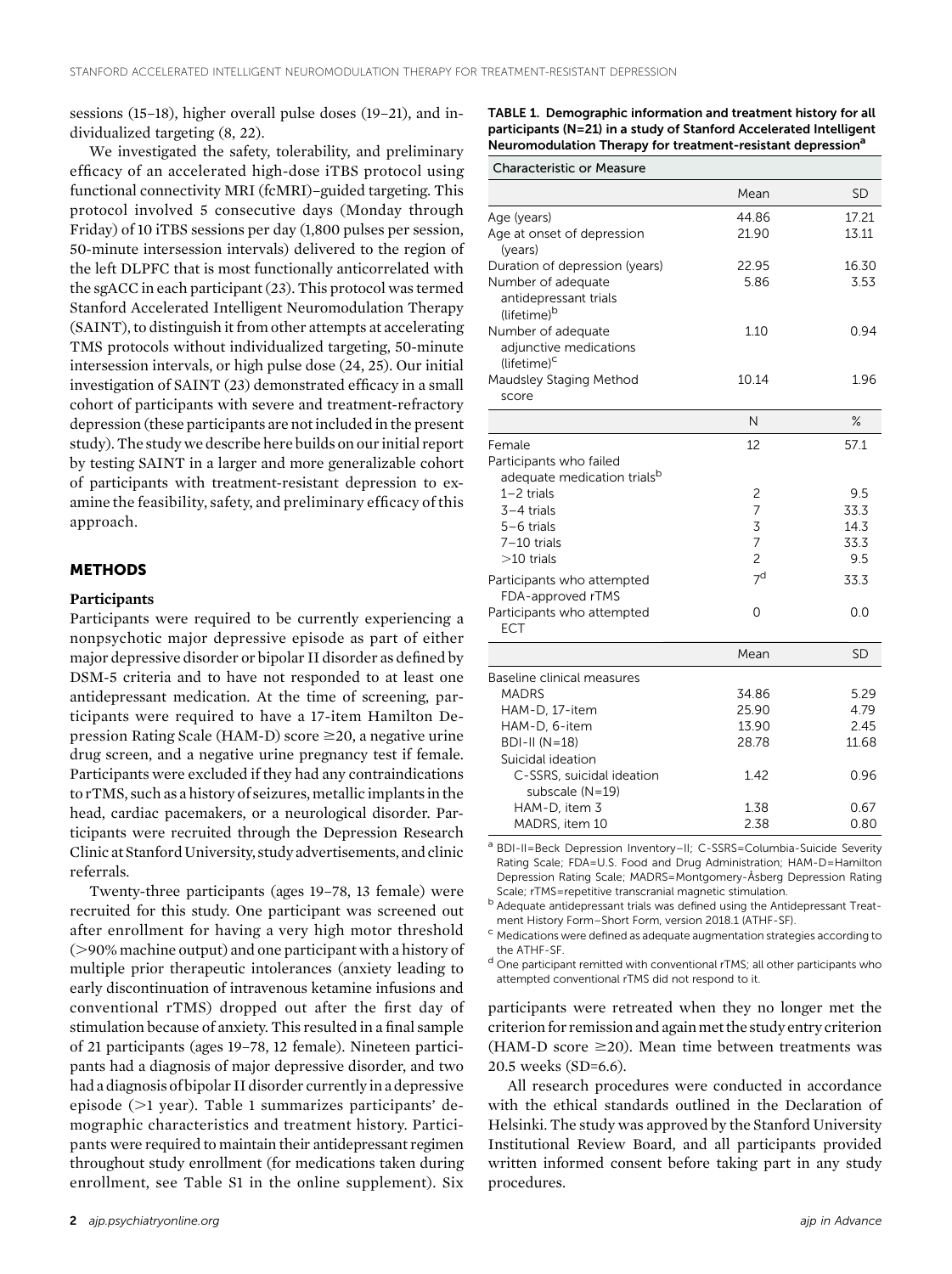FIGURE 1. The three factors that make Stanford Accelerated Intelligent Neuromodulation Therapy (SAINT) different from current FDAapproved iTBS protocols<sup>a</sup>



| Day 1                   | Day 2                   | Day 3                   | Day 4                   | Day 5                   |  |  |
|-------------------------|-------------------------|-------------------------|-------------------------|-------------------------|--|--|
| <b>iTBS 1800</b>        | <b>iTBS 1800</b>        | <b>iTBS 1800</b>        | <b>iTBS 1800</b>        | <b>iTBS 1800</b>        |  |  |
| 50 minute<br><b>ISI</b> | 50 minute<br><b>ISI</b> | 50 minute<br><b>ISI</b> | 50 minute<br><b>ISI</b> | 50 minute<br><b>ISI</b> |  |  |
| <b>iTBS 1800</b>        | <b>iTBS 1800</b>        | <b>iTBS 1800</b>        | <b>iTBS 1800</b>        | <b>iTBS 1800</b>        |  |  |
| 50 minute<br><b>ISI</b> | 50 minute<br><b>ISI</b> | 50 minute<br><b>ISI</b> | 50 minute<br><b>ISI</b> | 50 minute<br><b>ISI</b> |  |  |
| <b>iTBS 1800</b>        | <b>iTBS 1800</b>        | <b>iTBS 1800</b>        | <b>iTBS 1800</b>        | <b>iTBS 1800</b>        |  |  |
| 50 minute<br><b>ISI</b> | 50 minute<br><b>ISI</b> | 50 minute<br><b>ISI</b> | 50 minute<br><b>ISI</b> | 50 minute<br><b>ISI</b> |  |  |
| <b>iTBS 1800</b>        | <b>iTBS 1800</b>        | <b>iTBS 1800</b>        | <b>iTBS 1800</b>        | <b>iTBS 1800</b>        |  |  |
| 50 minute<br><b>ISI</b> | 50 minute<br><b>ISI</b> | 50 minute<br><b>ISI</b> | 50 minute<br><b>ISI</b> | 50 minute<br><b>ISI</b> |  |  |
| <b>iTBS 1800</b>        | <b>iTBS 1800</b>        | <b>iTBS 1800</b>        | <b>iTBS 1800</b>        | <b>iTBS 1800</b>        |  |  |
| 50 minute<br><b>ISI</b> | 50 minute<br><b>ISI</b> | 50 minute<br><b>ISI</b> | 50 minute<br><b>ISI</b> | 50 minute<br><b>ISI</b> |  |  |
| <b>iTBS 1800</b>        | <b>iTBS 1800</b>        | <b>iTBS 1800</b>        | <b>iTBS 1800</b>        | <b>iTBS 1800</b>        |  |  |
| 50 minute<br><b>ISI</b> | 50 minute<br> S         | 50 minute<br><b>ISI</b> | 50 minute<br><b>ISI</b> | 50 minute<br> S         |  |  |
| <b>iTBS 1800</b>        | <b>iTBS 1800</b>        | <b>iTBS 1800</b>        | <b>iTBS 1800</b>        | <b>iTBS 1800</b>        |  |  |
| 50 minute<br><b>ISI</b> | 50 minute<br><b>ISI</b> | 50 minute<br><b>ISI</b> | 50 minute<br><b>ISI</b> | 50 minute<br><b>ISI</b> |  |  |
| <b>iTBS 1800</b>        | <b>iTBS 1800</b>        | <b>iTBS 1800</b>        | <b>iTBS 1800</b>        | <b>iTBS 1800</b>        |  |  |
| 50 minute<br><b>ISI</b> | 50 minute<br><b>ISI</b> | 50 minute<br><b>ISI</b> | 50 minute<br><b>ISI</b> | 50 minute<br><b>ISI</b> |  |  |
| <b>iTBS 1800</b>        | <b>iTBS 1800</b>        | <b>iTBS 1800</b>        | <b>iTBS 1800</b>        | <b>iTBS 1800</b>        |  |  |
| 50 minute<br><b>ISI</b> | 50 minute<br><b>ISI</b> | 50 minute<br><b>ISI</b> | 50 minute<br><b>ISI</b> | 50 minute<br> S         |  |  |
| <b>iTBS 1800</b>        | <b>iTBS 1800</b>        | <b>iTBS 1800</b>        | <b>iTBS 1800</b>        | <b>iTBS 1800</b>        |  |  |
| 50 minute<br> S         | 50 minute<br><b>ISI</b> | 50 minute<br><b>ISI</b> | 50 minute<br><b>ISI</b> | 50 minute<br><b>ISI</b> |  |  |

a SAINT utilizes individualized targeting (panel A), accelerated, spaced delivery (panel B), and high pulse dose (both per session [panel B] and overall [panel C]). The intermittent theta-burst stimulation (iTBS) protocol approved by the U.S. Food and Drug Administration (FDA) involves one daily stimulation session of 600 pulses to the left dorsolateral prefrontal cortex (DLPFC) at an intensity of 120% resting motor threshold for 6 weeks. The left DLPFC is located using scalp measurements. In our study, we used functional MRI scans to target the region of the left DLPFC (panel A, area 1) with functional connectivity that was most anticorrelated with the subgenual anterior cingulate cortex (sgACC) (panel A, area 2). This was done because previous neuroimaging findings suggest that the higher the anticorrelation is between the stimulated region of the left DLPFC and the sgACC, the better the clinical outcome (8, 22, 75). Panel B summarizes the 10 sessions per day of 1,800 pulses per session for a total of 18,000 pulses per day (ISI=intersession interval); 1,800 pulses was chosen because it is the only pulse dose that has been explored in a blinded iTBS trial (66). Additionally, 1,800 pulses has been shown to produce long-lasting changes in cortical excitability (76) and optimally produce the intended cellular changes (77). A previous study showed that 61% of nonresponders to repetitive transcranial magnetic stimulation (rTMS) responded with further treatment (20), suggesting that FDA-approved protocols may be underdosing; in panel C, the dotted line depicts where the FDA-approved TMS dose may lie on the dose-response curve. A full 5-day course of our SAINT protocol delivered five times the pulse dose of the FDA-approved protocol. See the online supplement for more information regarding protocol development.

#### Functional MRI

Before the stimulation course, each participant had both structural MRI and resting-state functional MRI (fMRI) scans. All MRI scans were acquired using a 3-T GE Discovery MR750 scanner with a 32-channel imaging coil at the Center for Cognitive and Neurobiological Imaging at Stanford University, using a simultaneous multi-slice (SMS) imaging sequence with an acceleration factor of 3 (SMS=3), which collects three equally spaced axial slices simultaneously. A total of 29 sets of three slices, for a total of 87 slices, were collected within each repetition time of 2 seconds. During the 8-minute restingstate scans, participants were instructed to let their minds wander, avoid repetitive thoughts, keep their eyes open, and keep their attention focused on a central fixation point.

## Stanford Accelerated Intelligent Neuromodulation Therapy

A MagVenture MagPro X100 (MagVenture A/S, Farum, Denmark) system was used to deliver sessions of iTBS; 60 cycles of 10 bursts of three pulses at 50 Hz were delivered in 2-second trains (5 Hz) with an 8-second intertrain interval. Stimulation sessions were delivered hourly (15–17). Ten sessions were applied per day (18,000 pulses/day) for 5 consecutive days (90,000 pulses in total). Stimulation was delivered at 90% resting motor threshold (rMT) (13, 26, 27). A depth correction was applied (28) to consistently achieve 90% rMT at the depth of the functional target. For safety, stimulation was never delivered above 120% rMT (13). The Localite Neuronavigation System (Localite GmbH, Sankt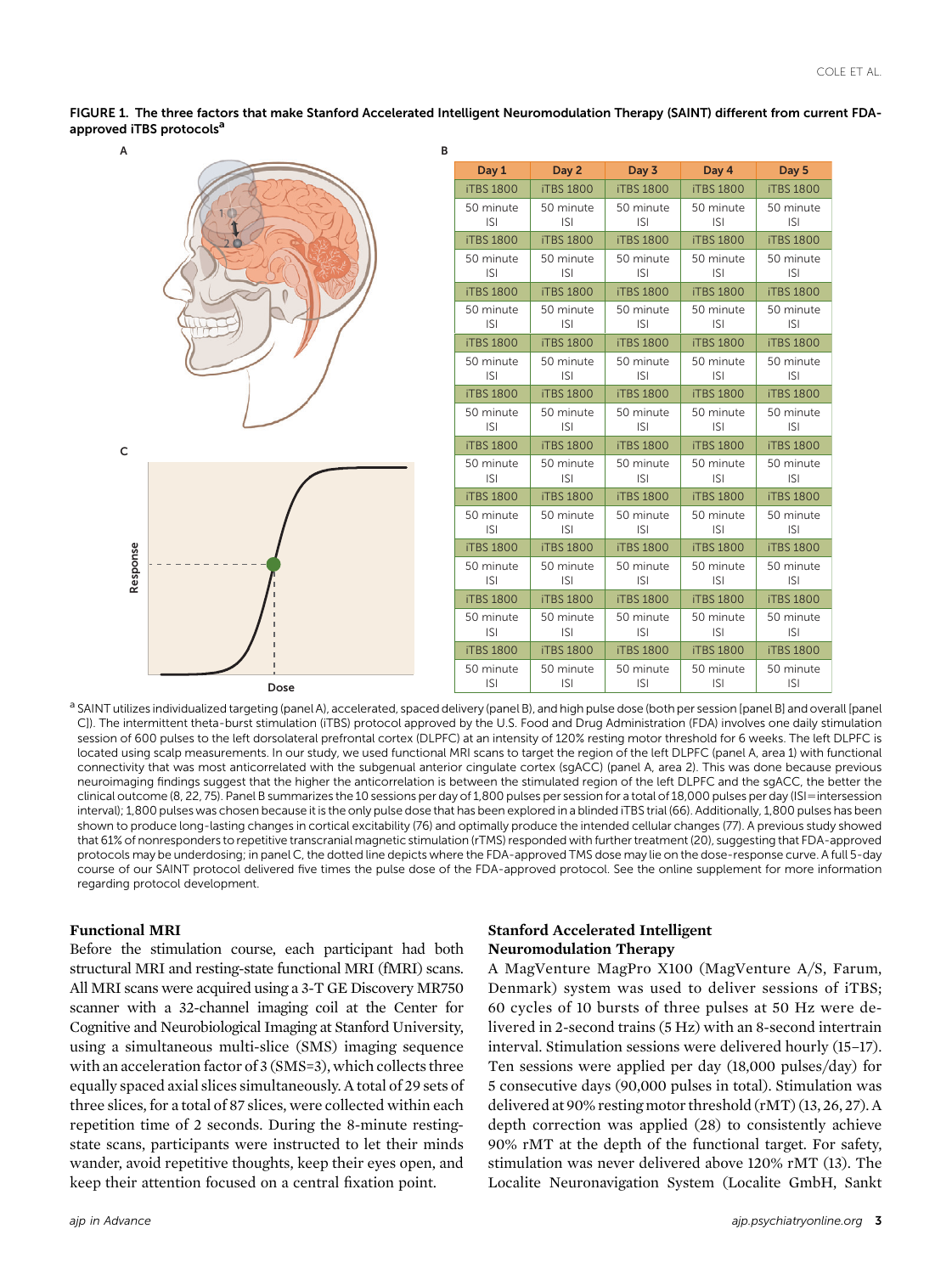Augustin, Germany) was used to position the TMS coil over the individualized stimulation target every session. See Figure 1 for differences between SAINT and the FDAapproved iTBS protocol. In between treatments, participants were seated in a reserved waiting area, which was not occupied with study staff or other patients. This was done both to limit the interaction time with study staff and to prevent a group effect. All iTBS sessions were delivered in the Department of Psychiatry and Behavioral Sciences at Stanford University on an outpatient basis.

### Clinical Assessments

Before and after SAINT, depressive symptoms and suicidal ideation were assessed using clinical and self-report assessments (HAM-D, Montgomery-Åsberg Depression Rating Scale [MADRS], Columbia-Suicide Severity Rating Scale [C-SSRS; suicidal ideation subscale], and Beck Depression Inventory–II [BDI-II]). At the end of each day's 10 stimulation sessions, depressive symptoms were assessed using the 6-item HAM-D. The Young Mania Rating Scale was completed daily to assess for hypomania (26).

A neuropsychological test battery was administered before and after SAINT to capture any neurocognitive side effects. The Hopkins Verbal Learning Test–Revised (27), the Brief Visuospatial Memory Test–Revised (29), subtests from the Wechsler Adult Intelligence Scale, 4th ed., and several tests from the Delis Kaplan Executive Function System (30) were used. See the online supplement for detailed information about the neuropsychological test battery.

#### fMRI Analysis for Target Generation

Personalized left DLPFC targets were generated for each participant, using the baseline resting-state scan. All analyses were conductedin the participant's own brain space. Restingstate scans were preprocessed according to typical methods using the Statistical Parametric Mapping program (SPM12). The resting-state scans were motion corrected and resliced. T1-weighted structural scans were then co-registered with the resting-state scans. Next, the estimation parameters to warp the  $T_1$ -weighted structural image into Montreal Neurological Institute (MNI) space were calculated using SPM segmentations based on tissue probability maps. These normalization parameters were inverted and applied to MNI space regions of interest for the left DLPFC (Brodmann's area [BA] 46) and the sgACC (BA25) to map these regions ofinterest onto the individual participant's brain. The participant-space regions of interest were then resliced, smoothed, and binarized to match the dimensions of the resting-state scans. See the online supplement for more detailed information regarding fMRI processing.

The participant-space regions of interest for the left DLPFC formed the search area for TMS coil placement. Two separate algorithms were used to determine coil placement. The first algorithm sorted each of the left DLPFC and left and right sgACC voxels into functional subunits using a hierarchical agglomerative clustering algorithm. The voxel time series that most accurately reflected the median time series was then created for each functional subunit, and the correlation coefficients were calculated between all selected time series extracted from all functional subunits of the left DLPFC and sgACC.Median time series were used rather than mean time series, because median values are not susceptible to high signal outliers. The second algorithm determined the optimal left DLPFC subunit to target, based on three factors: the net correlation/anticorrelation of the left DLPFC subunit with sgACC subunits, the size of the subunit, and the spatial concentration of the subunit. See the online supplement for more details on these algorithms. Three-dimensional maps of the whole brain correlation coefficient of the selected left DLPFC subunit were then created and used to target the coil placement, using the Localite TMS Navigation software program. See Figure 2 for the individual target locations.

#### Clinical Outcome Analysis

All statistical analyses were conducted using SPSS, version 25 (IBM, Armonk, N.Y.). The level of statistical significance was set at p=0.05. Missing data were not imputed. Statistical analyses were planned independently by two authors (B.S.B. and B.J.) and reviewed by two authors (A.F.S. and N.R.W.).

Our primary outcome measure was change in MADRS score from baseline to immediately after SAINT, and MADRS scores were used to calculate response and remission rates. Reductions in scores on the 17-item and 6-item HAM-D and the BDI-II were used as secondary outcome measures of depression severity. Response was defined as a reduction  $\geq$ 50% on these scales. Remission was defined as score  $\leq$ 11 on the MADRS (31), a score  $\leq$ 8 on the 17-item HAM-D (32), a score  $\leq$  5 on the 6-item HAM-D (33), and a score <13 on the BDI-II (34). A floor effect of SAINT treatment was observed across all scales, and initial linear mixed models produced residuals that were not normally distributed, as determined by the Shapiro-Wilk test. Thus, changes in scores on the MADRS, the 6- and 17-item HAM-D, and the BDI-II were assessed with generalized linear mixed models that used a compound symmetry covariance structure, Satterthwaite approximation of degrees of freedom, and robust estimation of coefficients to handle violations of model assumptions. Fixed effects of time, treatment course (initial versus retreatment), and a treatment history of nonresponse to conventional rTMS and their interactions were assessed. All post hoc pairwise comparisons were Bonferroni corrected.

Daily 6-item HAM-D scores were used to calculate the number of days of stimulation required to reach the response criterion (a reduction  $\geq$  50% from baseline) and the remission criterion (a score  $\leq$ 5). Kaplan-Meier survival analysis using the Breslow test of equality of survival distributions was used to determine whether there were significant differences in the number of days to reach response and remission criteria for participants who had a history of nonresponse to conventional rTMS compared with those who did not.

Suicidality was assessed using the suicidal ideation subscale of the C-SSRS, item 3 of the 17-item HAM-D, and item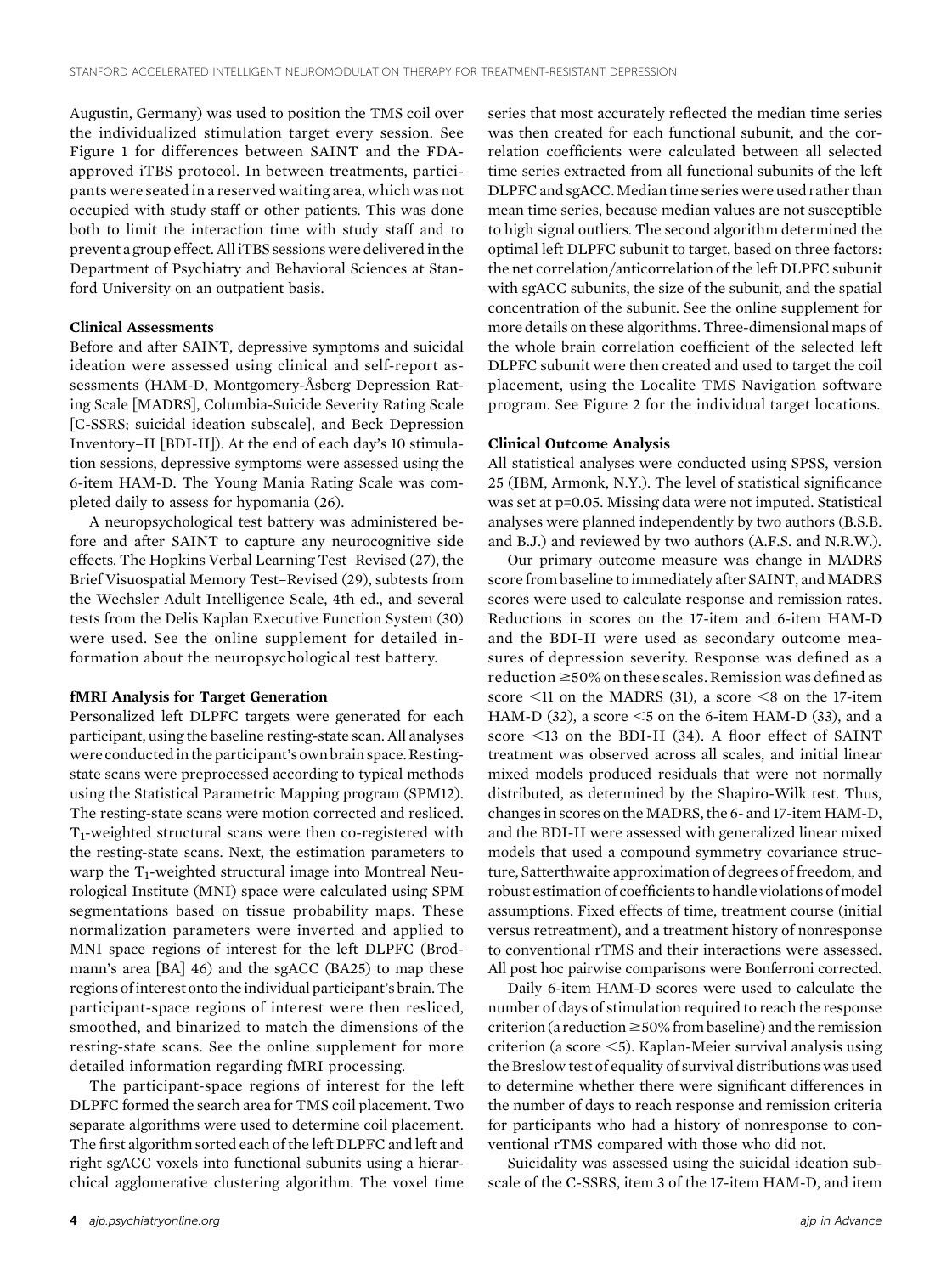FIGURE 2. Individual target locations used in this study of Stanford Accelerated Intelligent Neuromodulation Therapy in comparison to the average coordinates for the F3 location in the 10-20 system<sup>a</sup>



 $a$  The average F3 location (at MNI coordinates  $-35.5$ , 49.4, 32.4) is shown in blue (78). The colors of the targets represent the percent change in Montgomery-Åsberg Depression Rating Scale score, with dark red indicating greater change. The mean distance from F3 was 25.18 mm (SD=6.15).

10 of the MADRS. Response was defined as a reduction  $\geq 50\%$ in these scores from baseline, and remission was defined as a score of 0. Response was calculated only if the baseline score  $was >0$ . Scores were ordinal, and changes in scores were assessed with generalized linear models with a multinomial link, compound symmetry covariance structure, Satterthwaite approximation of degrees of freedom, and robust estimation of coefficients to handle violations of model assumptions.

Scores on the neuropsychological tests before and after SAINT were compared using paired t tests. The data for total score on the Hopkins Verbal Learning Test–Revised, score on the delayed recall trial from the Brief Visuospatial Memory Test–Revised, and the number of rule violations on the tower test from the Delis Kaplan Executive Function System violated the assumption of normality, so Wilcoxon signed-rank tests were used to evaluate SAINT-induced changes in performance on these three measures. Neuropsychological test data were available for 17 participants.

#### RESULTS

#### Safety

No serious adverse events occurred. As noted earlier, one participant with a history of multiple therapeutic intolerances (anxiety leading to early discontinuation of intravenous ketamine infusions and conventional rTMS) dropped out after the first day of stimulation because of anxiety. The only side effects reported by other participants were fatigue and some discomfort at both the stimulation site and in the facial muscles during stimulation.The neuropsychological test battery showed no negative cognitive side effects following SAINT. Performance significantly improved on measures of cognitive inhibition (Delis Kaplan Executive Function System color-word inhibition task, t=4.92, df=16,  $p<0.001$ ; d=1.19; and color-word inhibition switching task, t=3.77, df=16, p=0.002, d=0.91). These improvements survived correction for multiple comparisons (Bonferroni-corrected significance level,  $p<0.004$ ). There were no significant changes on any of the other neurocognitive tasks (see the online supplement).

## Depression Symptoms

Generalized linear mixed-model analysis revealed a significant effect of day on mean 6-item HAM-D scores (F=62.70,  $df=5$ , 43, p $<$  0.001) (Figure 3A) and a significant effect of week  $(F=90.42, df=3, 9, p<0.001)$  (Figure 3B) on mean MADRS scores, with scores at all follow-up time points being significantly lower than at baseline (Bonferroni-corrected pairwise comparisons,  $p<0.01$ ). These results were recapitulated for the 17-item HAM-D (F=51.77, df=3, 12,  $p<0.001$ ) and the BDI-II (F=19.04, df=3, 19,  $p<0.001$ ). The response rate (a reduction  $\geq$ 50% from baseline in MADRS score) was 90.48%, and all responders were in remission after SAINT (MADRS score  $\leq$ 11). In the intent-to-treat analysis, 19 of 22 participants (86.4%) met remission criteria (see Table S<sub>2</sub> in the online supplement).

Results were similar across all clinical assessments (Table 2). One month after SAINT, 70% of participants continued to meet response criteria (see Table 2 for response and remission rates at 1 month).

A hypothesis of SAINT is that conventional rTMS delivers insufficient cumulative stimulation to induce response and remission from depression for some patients. We tested this in part by including participants who had a history of nonresponse to conventional rTMS (rTMS nonresponders, N=6). When comparing the nonresponder group to the rest of the participants, we found that conventional rTMS nonresponders had similar 6-item HAM-D (Figure 3C) and MADRS (Figure 3D) scores at baseline. Generalized linear mixed-model analysis revealed amain effect of group (F=7.85, df=1, 23, p=0.010) and a group-by-treatment day interaction (F=4.45, df=5, 43, p=0.002), with Bonferroni-corrected post hoc comparisons demonstrating significantly higher 6-item HAM-D scores among participants with a prior history of TMS nonresponse on treatment days 1, 2, and 3 (Figure 3C). Although TMS nonresponders had greater mean MADRS scores at every follow-up time point after SAINT, neither the main effect of group (F=5.67, df=1, 4, p=0.072) nor the groupby-time interaction reached statistical significance (F=1.08, df=3, 9, p=0.405) (Figure 3D), indicating that participants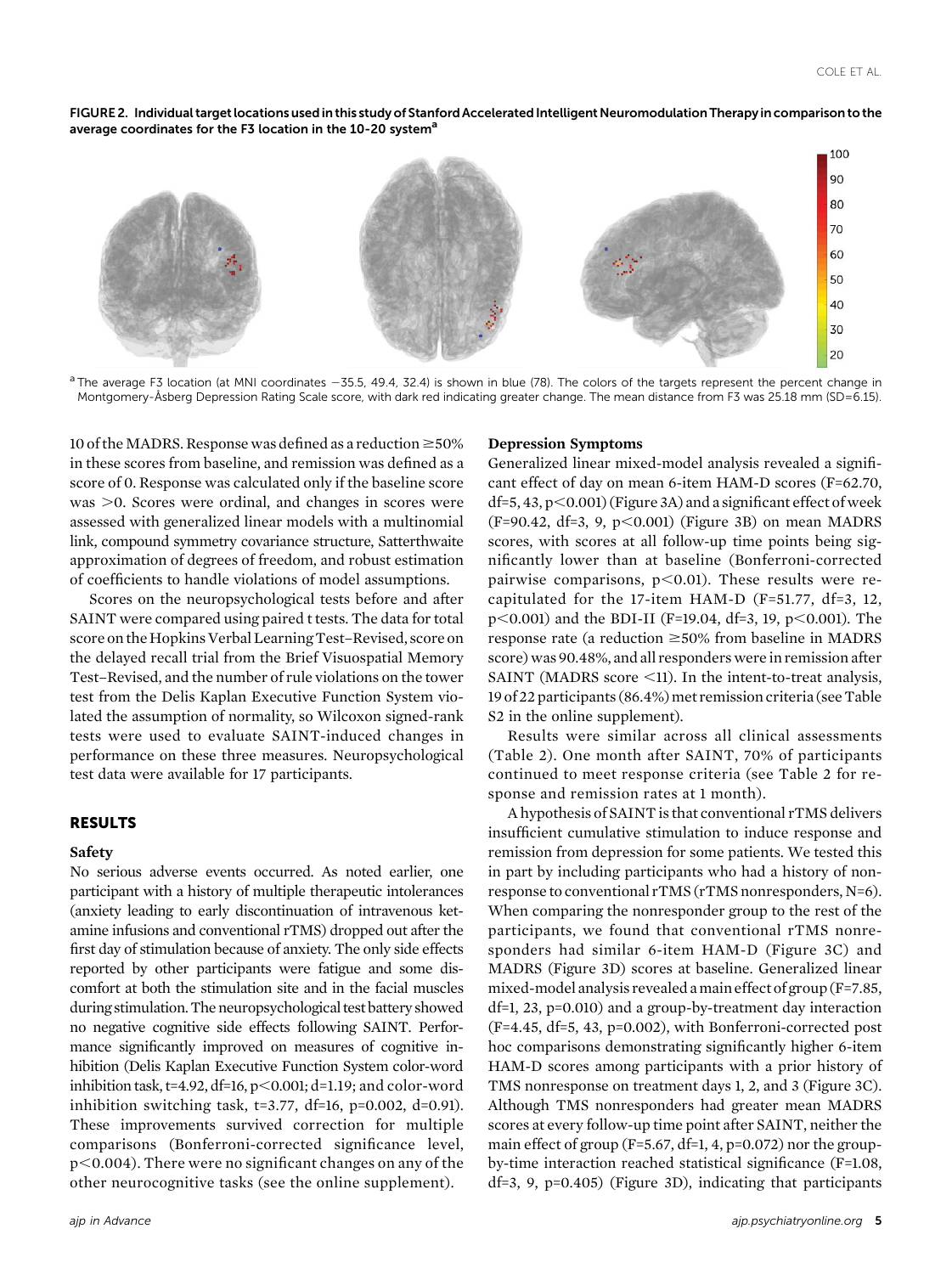

FIGURE 3. Changes in depression score during and after Stanford Accelerated Intelligent Neuromodulation Therapy (SAINT) in participants with treatment-resistant depression<sup>a</sup>

a Panel A shows the mean score on the 6-item Hamilton Depression Rating Scale (HAM-D) with each day of SAINT for all participants. Panel B shows the mean Montgomery-Åsberg Depression Rating Scale (MADRS) for all participants at baseline (week 0), just after SAINT (week 1), and 2 and 4 weeks after SAINT (weeks 3 and 5). Panels C and D show daily 6-item HAM-D scores and weekly MADRS scores, respectively, separated by participants with and without past treatment with repetitive transcranial magnetic stimulation (rTMS). For the six participants who were retreated with the same SAINT protocol after they relapsed to depression and again met study entry criteria, panels E and F show daily 6-item HAM-D scores and weekly MADRS scores, respectively, for the initial treatment and retreatment. During the 5 days of SAINT treatment, the dailymean HAM-D scores were equivalent between initial treatment and retreatment. ThemeanMADRS scores at baseline (week 0) and immediately after SAINT (week 1) were equivalent between initial treatment and retreatment. This effect remained equivalent 2 and 4 weeks after treatment (weeks 3 and 5). The dashed horizontal lines in all panels indicate remission criteria, and error bars indicate standard deviation. For panels A and B, significance is compared with baseline; for panels C–F, significance is between groups. Indicated p values are Bonferroni corrected.  $*p<0.05$ . \*\*<0.01. \*\*\*<0.001.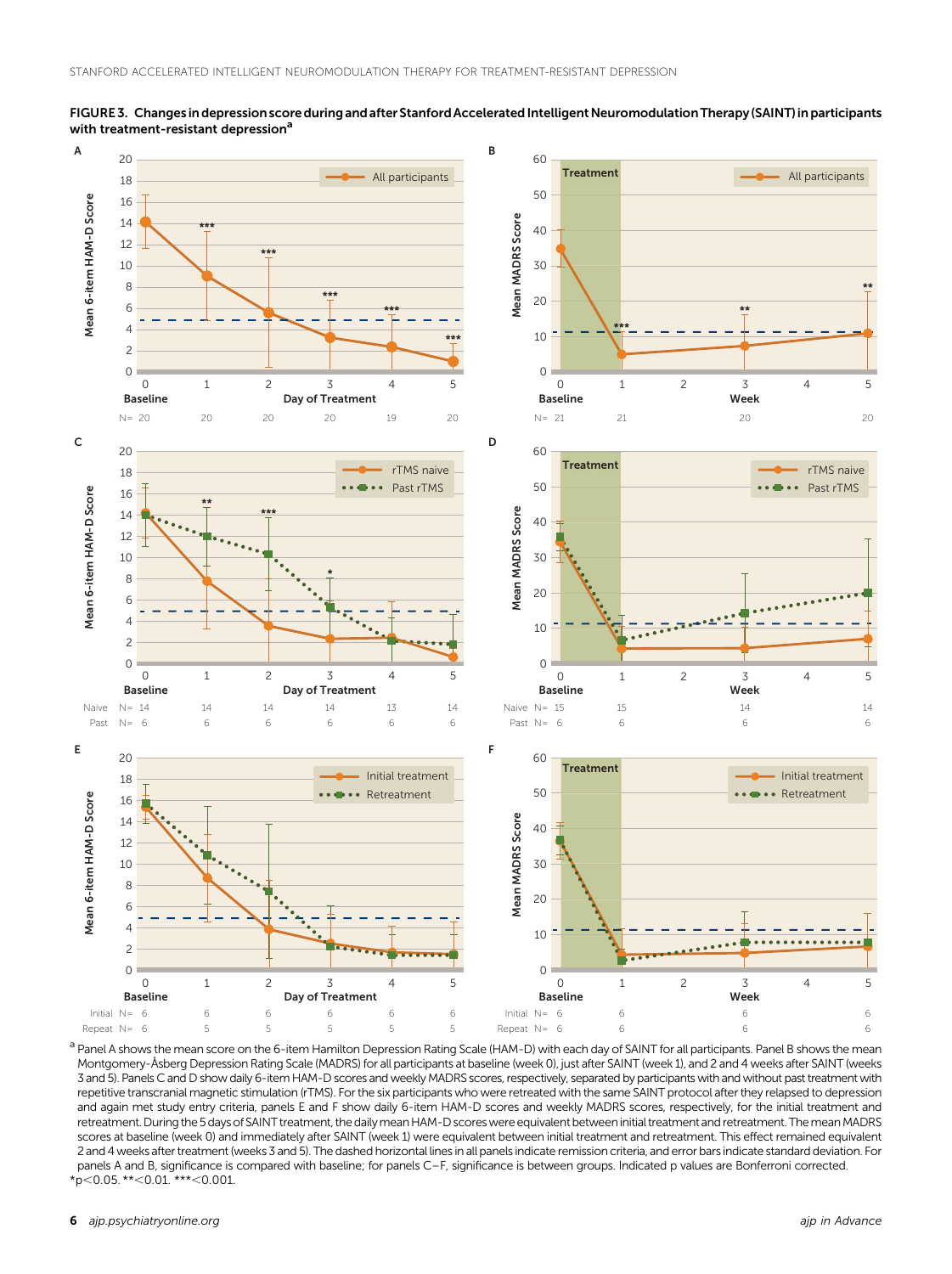|                   | Post-SAINT |      |    |                    |    |                     | One Month Post-SAINT |       |          |    |                    |    |                     |    |
|-------------------|------------|------|----|--------------------|----|---------------------|----------------------|-------|----------|----|--------------------|----|---------------------|----|
| Measure           | Mean       | SD   | N  | Response<br>$(\%)$ | N  | Remission<br>$(\%)$ | N                    | Mean  | SD       | N  | Response<br>$(\%)$ | Ν  | Remission<br>$(\%)$ | N  |
| <b>MADRS</b>      | 5.00       | 6.37 | 21 | 90.48              | 21 | 90.48               | 21                   | 10.95 | 76<br>11 | 20 | 70.00              | 20 | 60.00               | 20 |
| HAM-D. 17-item    | 4.29       | 4.43 | 21 | 90.48              | 21 | 80.95               | 21                   | 8.05  | 8.31     | 20 | 75.00              | 20 | 65.00               | 20 |
| HAM-D, 6-item     | 2.24       | 3.10 | 21 | 85.71              | 21 | 85.71               | 21                   | 4.40  | 4.72     | 20 | 75.00              | 20 | 70.00               | 20 |
| BDI-II            | 4.47       | 5.76 | 15 | 100.00             | 12 | 93.33               | 15                   | 12.25 | 13.06    | 16 | 57.14              | 14 | 62.50               | 16 |
| Suicidal ideation |            |      |    |                    |    |                     |                      |       |          |    |                    |    |                     |    |
| $C-SSRS^b$        | 0.00       | 0.00 | 18 | 100.00             | 14 | 100.00              | 18                   | 0.00  | 0.00     | 19 | 100.00             | 14 | 100.00              | 19 |
| HAM-D, item 3     | 0.05       | 0.22 | 21 | 100.00             | 19 | 95.24               | 21                   | 0.10  | 0.31     | 20 | 100.00             | 18 | 90.00               | 20 |
| MADRS, item 10    | 0.10       | 0.44 | 21 | 95.24              | 21 | 95.24               | 21                   | 0.35  | 0.75     | 20 | 90.00              | 20 | 80.00               | 20 |

TABLE 2. Clinical assessment scores for participants immediately after and 1 month after Stanford Accelerated Intelligent Neuromodulation Therapy (SAINT) for treatment-resistant depression<sup>a</sup>

<sup>a</sup> Response was defined as a reduction ≥50% in score from baseline; remission was defined as a score <8 on the 17-item HAM-D (32), a score <5 on the 6-item HAM-D (33), a score <11 on the MADRS (31), a score <13 on the BDI-II (34), and a score of zero on the C-SSRS (74). Data for the intent-to-treat sample are presented in Table S2 in the online supplement. BDI-II=Beck Depression Inventory–II; C-SSRS=Columbia-Suicide Severity Rating Scale; HAM-D=Hamilton Depression Rating Scale; MADRS=Montgomery-Åsberg Depression Rating Scale.

b Suicidal ideation subscale.

with a history of conventional rTMS nonresponse took more time to respond but ultimately had a treatment effect similar to that of the other participants.

#### Days of Treatment Until Response and Remission

The mean number of days of SAINT completed until participants met the response criterion (a reduction  $\geq 50\%$ from baseline in 6-item HAM-D score) was 2.30 (SD=1.13;  $\sim$ 23 10-minute treatments; N=20; daily 6-item HAM-D scores missing for one participant), and the mean number of days to achieve remission (6-item HAM-D score  $\leq$ 5) was 2.63 (SD=1.21;  $\sim$  26 10-minute treatments; N=19; one participant did not achieve remission by the 6-item HAM-D criterion).

Kaplan-Meier survival analysis revealed that participants who had previously not responded to a 6-week rTMS treatment course (N=6) required more days of treatment to achieve the responder criterion  $(\chi^2=4.36, p=0.037;$  mean=3.00 days, SD=0.63;  $\sim$ 30 10-minute treatments), and this approached statistical significance for remission criterion as well  $(\chi^2$ = 3.56, p=0.057; mean=3.20 days, SD=0.84;  $\sim$ 32 10-minute treatments; N=5; one participant did not meet criteria for remission).

### Suicidality Scales

Of the 21 participants in the per-protocol analysis, 19 reported some degree of suicidality at the time of screening on the C-SSRS, 20 reported suicidality on item 3 of the 17-item HAM-D, and all 21 reported suicidality on item 10 of the MADRS. Changes in suicidality scale scores were assessed with a generalized linear model with a multinomial link. After SAINT, there were significant reductions in the C-SSRS  $(\chi^2 =$ 16.40, df=1, p<0.001), item 3 of the 17-item HAM-D  $(\chi^2 =$ 31.06, df=3, p<0.001), and item 10 of the MADRS ( $\chi^2$ =46.86,  $df=3$ ,  $p<0.001$ ) at all follow-up time points (chi-square tests, p values  $\leq 0.001$ ) (see Table 2). One month after SAINT,  $80\% - 100\%$  of participants remained in remission on these measures (see Table 2).

## Retreatment Efficacy

Six participants were retreated after they no longer met the remission criterion and again met study entry criteria (the mean time between treatments was 20.5 weeks, SD=6.6). There were no significant differences in daily 6-item HAM-D scores (generalized linear mixed model, F=2.60, df=1, 18, p=0.124) (Figure 3E) or in weekly MADRS scores between treatment courses (F=0.00, df=1, 65, p=0.985) (Figure 3F). There were no treatment-by-time interactions (MADRS: F=2.25, df=3, 98, p=0.087; 6-item HAM-D: F=0.91, df=5, 59, p=0.481). Baseline and follow-up daily 6-item HAM-D and weekly MADRS scores were all similar between treatment courses (Bonferroni-corrected pairwise comparisons,  $p > 0.05$ ). See Figures 3E–F and Table S4 in the online supplement for MADRS scores for initial SAINT and retreatment for each participant.

### **DISCUSSION**

The aim of this study was to examine the safety, feasibility, and preliminary efficacy of an accelerated, high-dose, fcMRIguided iTBS treatment protocol (SAINT) for treatmentresistant depression. We found that SAINT significantly reduced depressive symptoms and suicidal ideation in patients with treatment-resistant depression within 5 days, without negative cognitive side effects. The remission rate we observed is higher than reported open-label remission rates for standard FDA-approved rTMS protocols  $(37%)$   $(13, 35, 36)$ , ECT  $(\sim48%)$   $(37)$ , and ketamine  $(31%)$ (38) for treating treatment-resistant depression (see Table S5 in the online supplement). The difference between the observed remission rate for SAINT and remission rates reported for standard rTMS protocols may be due to the spaced stimulation sessions, accelerated delivery, high pulse dose, individualized targeting, higher sham effect, or a combination of these. The individual contribution of each of these elements cannot be determined from this study, as they were not investigated separately.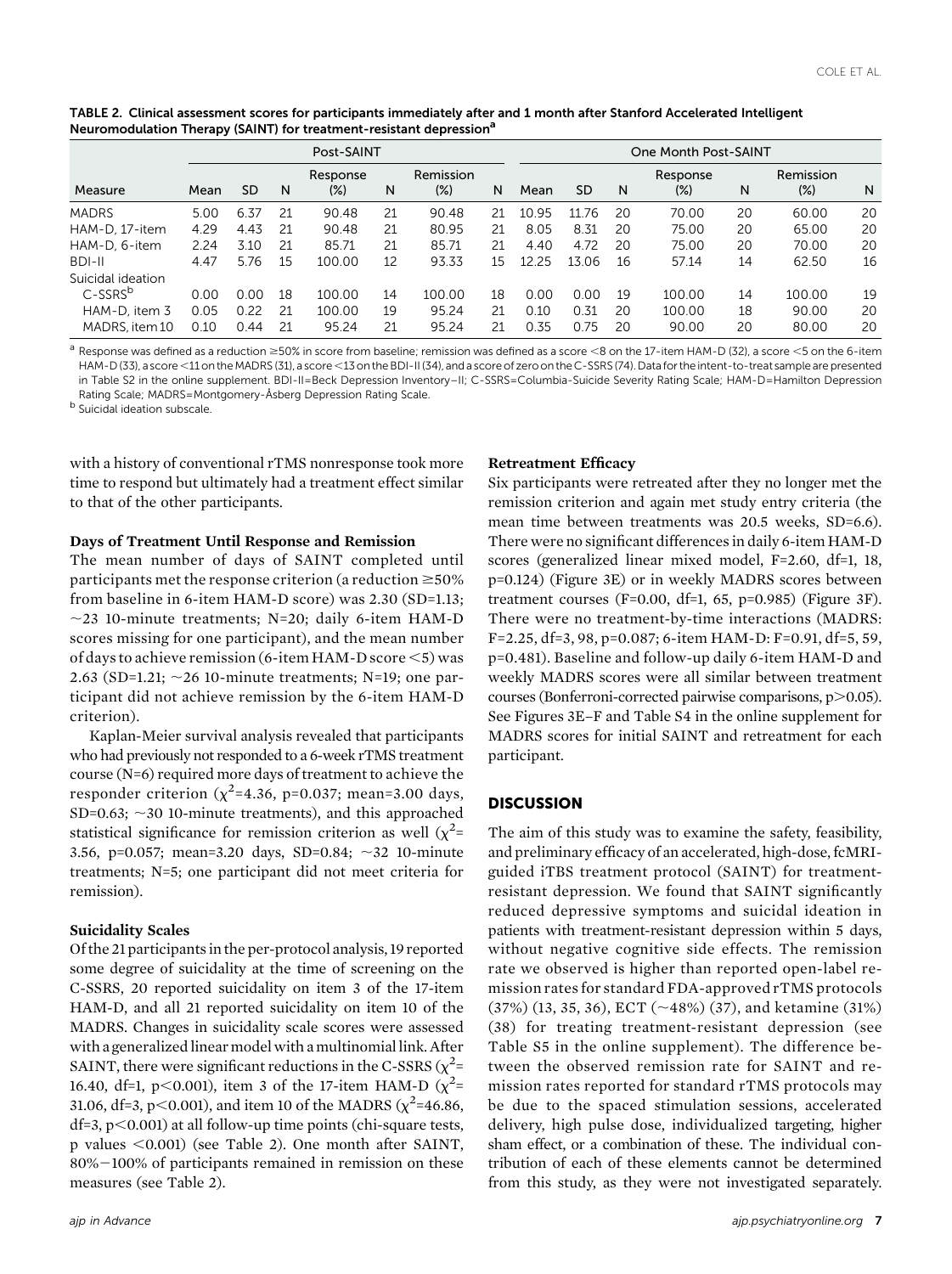Double-blinded trials will be needed to determine the contribution of the sham effect.

The 50-minute spacing in our SAINT protocol complements evidence from basic neuroscience research and human physiology data, which suggest that multiple, spaced daily iTBS sessions have an enhanced effect compared with the same number of single daily sessions (15-17, 39-42). Multiple, spaced sessions have also been shown to produce accumulating nonlinear improvements in clinical symptoms (41, 43). The duration of intersession intervals is likely to be important, as stimulation sessions with intersession intervals of 50–90 minutes have been shown to have a cumulative effect on synaptic strengthening, whereas sessions with intersession intervals of 40 minutes or less do not show this cumulative effect (15–17, 44). Similarly, some studies have shown that two theta-burst stimulation sessions delivered to the motor cortex 15 minutes apart do not increase cortical excitability compared with a single session (42, 45). Finally, left DLPFC activity has been shown to be correlated with sgACC activation 10 minutes after rTMS; this correlation was reduced 27 minutes after rTMS, and the correlation between these regions reached its nadir 45 minutes after rTMS (10), the hypothetically optimal time for stimulation. Taken together, these data could explain the limited response rate (39%) of a previously reported accelerated iTBS stimulation protocol for depression (24, 25), which used an intersession interval of 15 minutes, with 20 sessions delivered over 4 days. In comparison, a previous study utilizing intervals of 1 hour between sessions (46) obtained a similar response rate (43%) after only 15 sessions of conventional rTMS treatment over 2 days. However, the study with 15-minute intersession intervals was a randomized controlled trial, so the response rates cannot be directly compared with ours in the present study.

The functional connectivity–guided targeting method used in our study may have contributed to the 90% remission rate we observed. The left DLPFC is a large brain area that consists of several subregions, some of which are correlated and some anticorrelated with sgACC activity (47). Recent work suggests that these correlated and anticorrelated subregions are part of different affective circuits; stimulating a subregion of the left DLPFC that is anticorrelated with the sgACC reduces melancholic symptoms, resulting in lower MADRS score (48, 49). In contrast, targeting a left DLPFC subregion correlated with the sgACC reduces anxiosomatic symptoms and results in reduced anxiety ratings (48). The anxiosomatic target is within range of the 5-cm rule coil position, whereas the melancholic target is more anterior and lateral within BA46 (48). Our targeting approach was in broad agreement with the targetidentified to produce maximum clinical change in previous studies (22), which has been demonstrated to be centered in BA46 (8). However, we further extend this strategy by parsing the BA46 region into functional subunits based on the degree of correlation/anticorrelation with the functional subunits of the sgACC (23).

The individualization of our targeting approach may also be important; a trial in healthy individuals showed that stimulating the left DLPFC using personalized functional connectivity–guided targeting induced the desired change in functional connectivity between the left DLPFC and the sgACC (10). A recent interleaved TMS-fMRI study showed that when using individualized functional connectivity– guided targeting, stimulation propagated from the left DLPFC to the sgACC in all participants (50). In comparison, a separate study defined the left DLPFC anatomically (border of BA9/BA46) and stimulation propagated to the sgACC in only 44% of participants (51). By stimulating the subregion of the left DLPFC that is most anticorrelated with the sgACC in each individual, we may have reduced variability in signal propagation to the intended brain target as well as improved treatment efficacy of the core depressive symptoms (8, 48). Additional studies are needed to determine how important individualized fcMRI-guided targeting methods are relative to fcMRI-guided methods based on group-average fMRI data. Clinical studies are needed to directly compare remission rates following iTBS/rTMS protocols with and without individualized targeting.

Our SAINT protocol administered five times the overall pulse dose of the FDA-approved iTBS protocol, as well as a higher density of stimulation (90,000 pulses in 5 days, compared with the standard 18,000 iTBS pulses in 6 weeks [13]). Previous studies found that 61% of individuals who do not respond to an rTMS treatment course responded with additional rTMS treatment sessions (20) and that higher overall pulse doses are associated with higher efficacy (52, 53). A recent report demonstrated nonasymptotic negative linear relationships between the number of rTMS treatments and depression symptom scores (54). This suggests that higher overall pulse doses might further reduce depression symptoms. The apparent need for higher pulse dose is consistent with deep brain stimulation in other neuropsychiatric disorders, where  $\sim$ 500,000 pulses of stimulation are delivered each day (55). Our SAINT protocol applies an amount of stimulation equivalent to a 6-week standard iTBS treatment protocol (18,000 pulses) each day of stimulation (13). Thirty percent of participants in our study met response criteria after the first day of stimulation (N=6/20; daily 6-item HAM-D scores missing for one participant), which is equivalent to response rates for iTBS/ rTMS for this treatment resistance level (56–60). None of the nonresponders to prior rTMS in our study responded after a single day of SAINT (see Figure 3), whereas 83% of these prior rTMS nonresponders did respond by the end of the 5-day protocol. Our study administered the highest number of TMS pulses per day and the highest overall TMS pulse dose of any study we are aware of. It is possible that standard FDAapproved rTMS protocols may benefit from higher overall pulse doses.

Prior rTMS nonresponders in our study required more stimulation sessions to induce a clinically significant response. It is possible that depressed individuals with a higher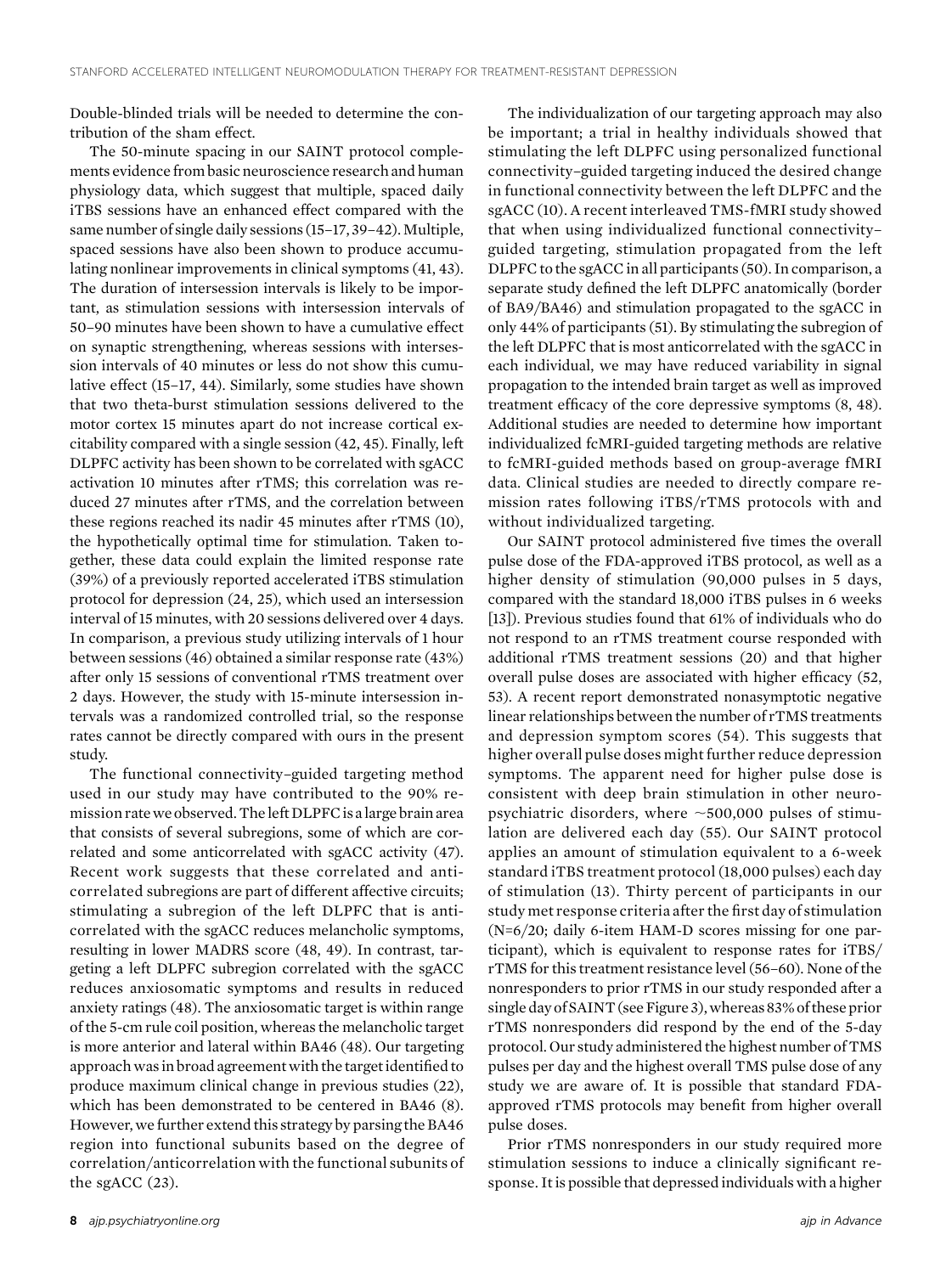degree of treatment resistance display neuroplasticity impairments (61). Thus, highly treatment-resistant individuals may require a higher pulse dose to induce an antidepressant response, and individuals with the highest degree of treatment resistance may require maintenance iTBS therapy (62) or even an implanted cortical stimulator (63, 64) to induce and sustain antidepressant response (20).

Our study has several limitations, including a small sample size and an open-label design. The small sample size in our study means that the treatment effect may have been influenced by unknown factors related to sampling biases, which emphasizes the need for larger double-blinded sham-controlled trials. Moreover, without a sham-control group we cannot rule out the possibility that our results are primarily due to sham effect; a multicenter rTMS trial in veterans with treatment-resistant depression found equivalent remission rates in the active (40.7%) and sham (37.4%) groups (65). The sham effect for SAINT may be particularly high because of the frequency of the treatment sessions (10 per day) and the perceived novelty of the method. However, a previous study found that individuals with high treatment refractoriness, like many of the participants in this study, showed no sham response to iTBS sessions of 1,800 pulses (13, 66), and an observational study monitoring 124 individuals with treatment-resistant depression receiving treatment as usual (medications, psychotherapy, and ECT) showed a 3.6% remission rate after 1 year of treatment (67), demonstrating the low incidence of spontaneous remission in this population. The remission rate observed in this study is higher than rates reported in previous openlabel interventions for treatment-resistant depression (see Table S5 in the online supplement). Double-blinded shamcontrolled trials are needed to determine the contribution of the sham effect to the high remission rate observed for SAINT.

Further methodological uncertainties include stimulation of a single brain region (68),fixed stimulation frequencies (54, 69), fixed intersession intervals (69, 70), and the lack of statedependent stimulation (71). Individualized stimulation frequencies may result in quicker and more durable responses (69, 72), and different cortical excitability profiles may require different intersession intervals (70, 73). Finally, recent studies have shown that applying stimulation in particular brain states using real-time EEG-triggered TMS can increase cortical responses to stimulation (71).

In conclusion, SAINT, our high-dose, accelerated, fcMRIguided iTBS protocol, is preliminarily safe, feasible, and associated with a high rate of remission from depression. The potential efficacy of SAINT in treating suicidal ideation and the short duration of the protocol suggest that SAINT could provide a means of rapidly ensuring the safety of suicidal patients. However, larger, double-blinded, sham-controlled trials are required to confirm the results from this initial study. We remain cautious in our enthusiasm about the present results, as this is an open-label study with all the shortcomings associated with uncontrolled studies.

#### AUTHOR AND ARTICLE INFORMATION

Department of Psychiatry and Behavioral Sciences, Stanford University, Palo Alto, Calif. (all authors), and Department of Psychology (Stimpson, Cherian, Choi, Aaron, Guerra, Phillips), Palo Alto University, Palo Alto, Calif.

Send correspondence to Dr. Williams ([nolanw@stanford.edu](mailto:nolanw@stanford.edu)) and Dr. Sudheimer ([ksudheim@stanford.edu\)](mailto:ksudheim@stanford.edu).

Dr. Cole, Ms. Stimpson, and Dr. Bentzley share first authorship. Dr. Sudheimer and Dr. Williams share senior authorship.

Supported by Charles R. Schwab, the Gordie Brookstone Fund, the Marshall and Dee Ann Payne Fund, the Lehman Family, the Neuromodulation Research Fund, the Still Charitable Fund, the Avy L. and Robert L. Miller Foundation, a Stanford Psychiatry Chairman's Small Grant, a Stanford CNI Innovation Award, NIH grants T32 035165 and UL1 TR001085, a Stanford Medical Scholars Research Scholarship, a NARSAD Young Investigator Award, and the Department of Psychiatry and Behavioral Sciences at Stanford University.

ClinicalTrials.gov identifier: NCT03240692.

Dr. Bentzley has served as a consultant for Owl Insights. Dr. DeBattista has received research support from Abbott, Biolite, Compass, Janssen, and Myriad and has served as a consultant or on advisory boards for Alkermes, Corcept, and Sage. Dr. Schatzberg has received research support from Janssen and has served as a consultant for Alkermes, Bracket, Epiodyne, Janssen, Jazz, Lundbeck/Takeda, McKinsey, Myriad, Neuronetics, and Sunovion; he holds equity in Corcept, Delpor, Dermira, Epiodyne, Gilead, Incyte Genetics, Intersect ENT, Madrigal, Merck, Owl Analytics, Seattle Genetics, Titan, and Xhale; and he is named as an inventor on Stanford University patents. Drs. Sudheimer and Williams have patents on the methodology discussed in this report. Dr. Williams has served on a scientific advisory board for Halo Neuroscience. The other authors report no financial relationships with commercial interests.

Received July 23, 2019; revision received November 25, 2019; accepted January 2, 2020.

#### **REFERENCES**

- 1. Reddy MS: Depression: the disorder and the burden. Indian J Psychol Med 2010; 32:1–2
- 2. World Health Organization: Suicide data. 2016. [https://www.who.](https://www.who.int/mental_health/prevention/suicide/estimates/en/) [int/mental\\_health/prevention/suicide/estimates/en/](https://www.who.int/mental_health/prevention/suicide/estimates/en/)
- 3. Friedrich MJ: Depression is the leading cause of disability around the world. JAMA 2017; 317:1517
- 4. George MS, Taylor JJ, Short EB: The expanding evidence base for rTMS treatment of depression. Curr Opin Psychiatry 2013; 26:13–18
- 5. Hallett M: Transcranial magnetic stimulation and the human brain. Nature 2000; 406:147–150
- 6. Huerta PT, Volpe BT: Transcranial magnetic stimulation, synaptic plasticity, and network oscillations. J Neuroeng Rehabil 2009; 6:7
- 7. Ogiue-Ikeda M, Kawato S, Ueno S: The effect of repetitive transcranial magnetic stimulation on long-term potentiation in rat hippocampus depends on stimulus intensity. Brain Res 2003; 993:222–226
- 8. Fox MD, Buckner RL, White MP, et al: Efficacy of transcranial magnetic stimulation targets for depression is related to intrinsic functional connectivity with the subgenual cingulate. Biol Psychiatry 2012; 72:595–603
- 9. Kito S, Hasegawa T, Takamiya A, et al: Transcranial magnetic stimulation modulates resting EEG functional connectivity between the left dorsolateral prefrontal cortex and limbic regions in medicated patients with treatment-resistant depression. J Neuropsychiatry Clin Neurosci 2017; 29:155–159
- 10. Singh A, Erwin-Grabner T, Sutcliffe G, et al: Intermittent theta burst stimulation at personalized targets reduces the functional connectivity of the default mode network in healthy subjects. bio-Rxiv, May 24, 2019 [\(https://doi.org/10.1101/646265](https://doi.org/10.1101/646265))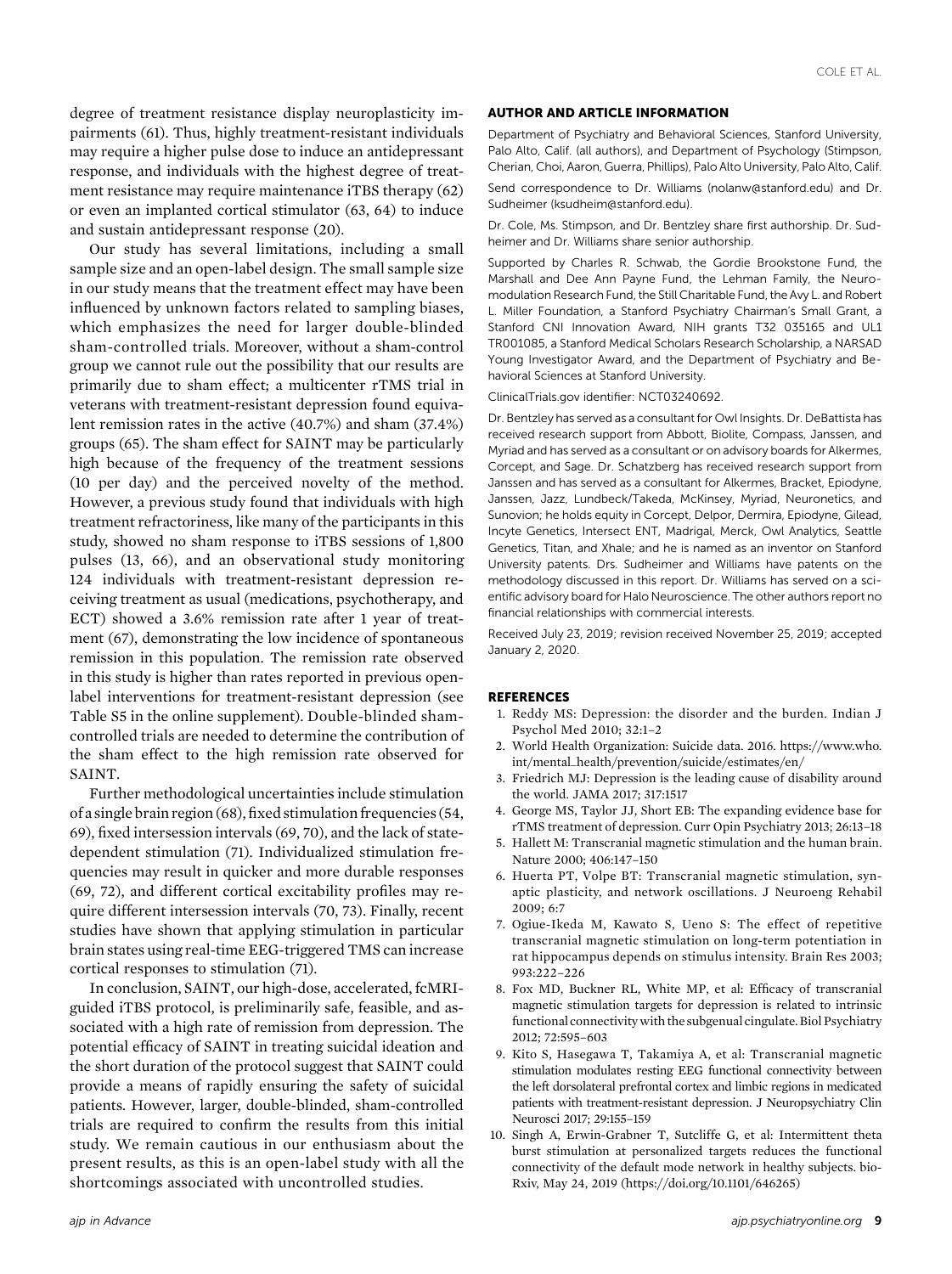- 11. Padmanabhan JL, Cooke D, Joutsa J, et al: A human depression circuit derived from focal brain lesions. Biol Psychiatry 2019; 86: 749–758
- 12. Huang YZ, Rothwell JC: The effect of short-duration bursts of highfrequency, low-intensity transcranial magnetic stimulation on the human motor cortex. Clin Neurophysiol 2004; 115:1069–1075
- 13. Blumberger DM, Vila-Rodriguez F, Thorpe KE, et al: Effectiveness of theta burst versus high-frequency repetitive transcranial magnetic stimulation in patients with depression (THREE-D): a randomised non-inferiority trial. Lancet 2018; 391:1683–1692
- 14. Blumberger DM, Vila-Rodriguez F, Dunlop K, et al: Intermittent theta-burst versus 10 Hz left dorsolateral prefrontal rTMS for treatment resistant depression: preliminary results from a twosite, randomized, single blind non-inferiority trial (abstract). Brain Stimul 2015; 8:329
- 15. Smolen P, Zhang Y, Byrne JH: The right time to learn: mechanisms and optimization of spaced learning. Nat Rev Neurosci 2016; 17: 77–88
- 16. Kramár EA, Babayan AH, Gavin CF, et al: Synaptic evidence for the efficacy of spaced learning. Proc Natl Acad Sci USA 2012; 109: 5121–5126
- 17. Lynch G, Kramár EA, Babayan AH, et al: Differences between synaptic plasticity thresholds result in new timing rules for maximizing long-term potentiation. Neuropharmacology 2013; 64:27–36
- 18. Thomson AC, de Graaf TA, Kenis G, et al: No additive meta plasticity effects of accelerated iTBS with short inter-session intervals. Brain Stimul 2019; 12:1301–1303
- 19. George MS, Wassermann EM, Kimbrell TA, et al: Mood improvement following daily left prefrontal repetitive transcranial magnetic stimulation in patients with depression: a placebo-controlled crossover trial. Am J Psychiatry 1997; 154:1752–1756
- 20. Yip AG, George MS, Tendler A, et al: 61% of unmedicated treatment resistant depression patients who did not respond to acute TMS treatment responded after four weeks of twice weekly deep TMS in the Brainsway pivotal trial. Brain Stimul 2017; 10:847–849
- 21. Perera T, George MS, Grammer G, et al: The Clinical TMS Society consensus review and treatment recommendations for TMS therapy for major depressive disorder. Brain Stimul 2016; 9:336–346
- 22. Weigand A, Horn A, Caballero R, et al: Prospective validation that subgenual connectivity predicts antidepressant efficacy of transcranial magnetic stimulation sites. Biol Psychiatry 2018; 84:28–37
- 23. Williams NR, Sudheimer KD, Bentzley BS, et al: High-dose spaced theta-burst TMS as a rapid-acting antidepressant in highly refractory depression. Brain 2018; 141:e18
- 24. Desmyter S, Duprat R, Baeken C, et al: Accelerated intermittent theta burst stimulation for suicide risk in therapy-resistant depressed patients: a randomized, sham-controlled trial. Front Hum Neurosci 2016; 10:480
- 25. Duprat R, Desmyter S, Rudi R, et al: Accelerated intermittent theta burst stimulation treatment in medication-resistant major depression: a fast road to remission? J Affect Disord 2016; 200:6–14
- 26. Ozten E, Sayar GH, Karamustafalioglu O: Hypomanic shift observed during rTMS treatment of patients with unipolar depressive disorder: four case reports. Ann Gen Psychiatry 2013; 12:12
- 27. O'Neil-Pirozzi TM, Goldstein R, Strangman GE, et al: Test-re-test reliability of the Hopkins Verbal Learning Test–Revised in individuals with traumatic brain injury. Brain Inj 2012; 26:1425–1430
- 28. Stokes MG, Chambers CD, Gould IC, et al: Simple metric for scaling motor threshold based on scalp-cortex distance: application to studies using transcranial magnetic stimulation. J Neurophysiol 2005; 94:4520–4527
- 29. Benedict RHB, Schretlen D, Groninger L, et al: Revision of the Brief Visuospatial Memory Test: studies of normal performance, reliability, and validity. Psychol Assess 1996; 8:145–153
- 30. Delis DC, Kramer JH, Kaplan E, et al: Reliability and validity of the Delis-Kaplan Executive Function System: an update. J Int Neuropsychol Soc 2004; 10:301–303
- 31. Zimmerman M, Posternak MA, Chelminski I: Derivation of a definition of remission on the Montgomery-Asberg depression rating scale corresponding to the definition of remission on the Hamilton rating scale for depression. J Psychiatr Res 2004; 38:577–582
- 32. Leucht S, Fennema H, Engel R, et al: What does the HAMD mean? J Affect Disord 2013; 148:243–248
- 33. Timmerby N,Andersen JH, Søndergaard S, et al: A systematic review of the clinimetric properties of the 6-item version of the Hamilton Depression Rating Scale (HAM-D6). Psychother Psychosom 2017; 86:141–149
- 34. Schulte-van Maaren YWM, Carlier IV, Zitman FG, et al: Reference values for major depression questionnaires: the Leiden Routine Outcome Monitoring Study. J Affect Disord 2013; 149: 342–349
- 35. Carpenter LL, Janicak PG, Aaronson ST, et al: Transcranial magnetic stimulation (TMS) for major depression: a multisite, naturalistic, observational study of acute treatment outcomes in clinical practice. Depress Anxiety 2012; 29:587–596
- 36. Janicak PG, Nahas Z, Lisanby SH, et al: Durability of clinical benefit with transcranial magnetic stimulation (TMS) in the treatment of pharmacoresistant major depression: assessment of relapse during a 6-month, multisite, open-label study. Brain Stimul 2010; 3:187–199
- 37. Heijnen WT, Birkenhäger TK, Wierdsma AI, et al: Antidepressant pharmacotherapy failure and response to subsequent electroconvulsive therapy: a meta-analysis. J Clin Psychopharmacol 2010; 30: 616–619
- 38. Lener MS, Kadriu B, Zarate CA Jr: Ketamine and beyond: investigations into the potential of glutamatergic agents to treat depression. Drugs 2017; 77:381–401
- 39. Harris KM, Kater SB: Dendritic spines: cellular specializations imparting both stability and flexibility to synaptic function. Annu Rev Neurosci 1994; 17:341–371
- 40. Tse NY, Goldsworthy MR, Ridding MC, et al: The effect of stimulation interval on plasticity following repeated blocks of intermittent theta burst stimulation. Sci Rep 2018; 8:8526
- 41. GoldsworthyMR, Pitcher JB,RiddingMC:The application of spaced theta burst protocols induces long-lasting neuroplastic changes in the human motor cortex. Eur J Neurosci 2012; 35:125–134
- 42. Nettekoven C, Volz LJ, Kutscha M, et al: Dose-dependent effects of theta burst rTMS on cortical excitability and resting-state connectivity of the human motor system. J Neurosci 2014; 34: 6849–6859
- 43. Nyffeler T, Cazzoli D, Hess CW, et al: One session of repeated parietal theta burst stimulation trains induces long-lasting improvement of visual neglect. Stroke 2009; 40:2791–2796
- 44. Rogasch NC, Daskalakis ZJ, Fitzgerald PB: Mechanisms underlying long-interval cortical inhibition in the human motor cortex: a TMS-EEG study. J Neurophysiol 2013; 109:89–98
- 45. Chung SW, Rogasch NC, Hoy KE, et al: The effect of single and repeated prefrontal intermittent theta burst stimulation on cortical reactivity and working memory. Brain Stimul 2018; 11:566–574
- 46. Holtzheimer PE 3rd, McDonald WM, Mufti M, et al: Accelerated repetitive transcranial magnetic stimulation for treatment-resistant depression. Depress Anxiety 2010; 27:960–963
- 47. Hoshi E: Functional specialization within the dorsolateral prefrontal cortex: a review of anatomical and physiological studies of nonhuman primates. Neurosci Res 2006; 54:73–84
- 48. Siddiqi S, Taylor S, Cooke D, et al: Distinct symptom-specific treatment targets for antidepressant neuromodulation (abstract). Brain Stimul 2019; 12:537
- 49. Siddiqi SH, Taylor SF, Cooke D, et al: Distinct symptom-specific treatment targets for circuit-based neuromodulation. Am J Psychiatry (Epub ahead of print, March 12, 2020)
- 50. Oathes DJ, Zimmerman J, Duprat R, et al: Individualized noninvasive brain stimulation engages the subgenual anterior cingulate and amygdala. bioRxiv, December 21, 2018 [\(https://doi.org/10.](https://doi.org/10.1101/503441) [1101/503441\)](https://doi.org/10.1101/503441)